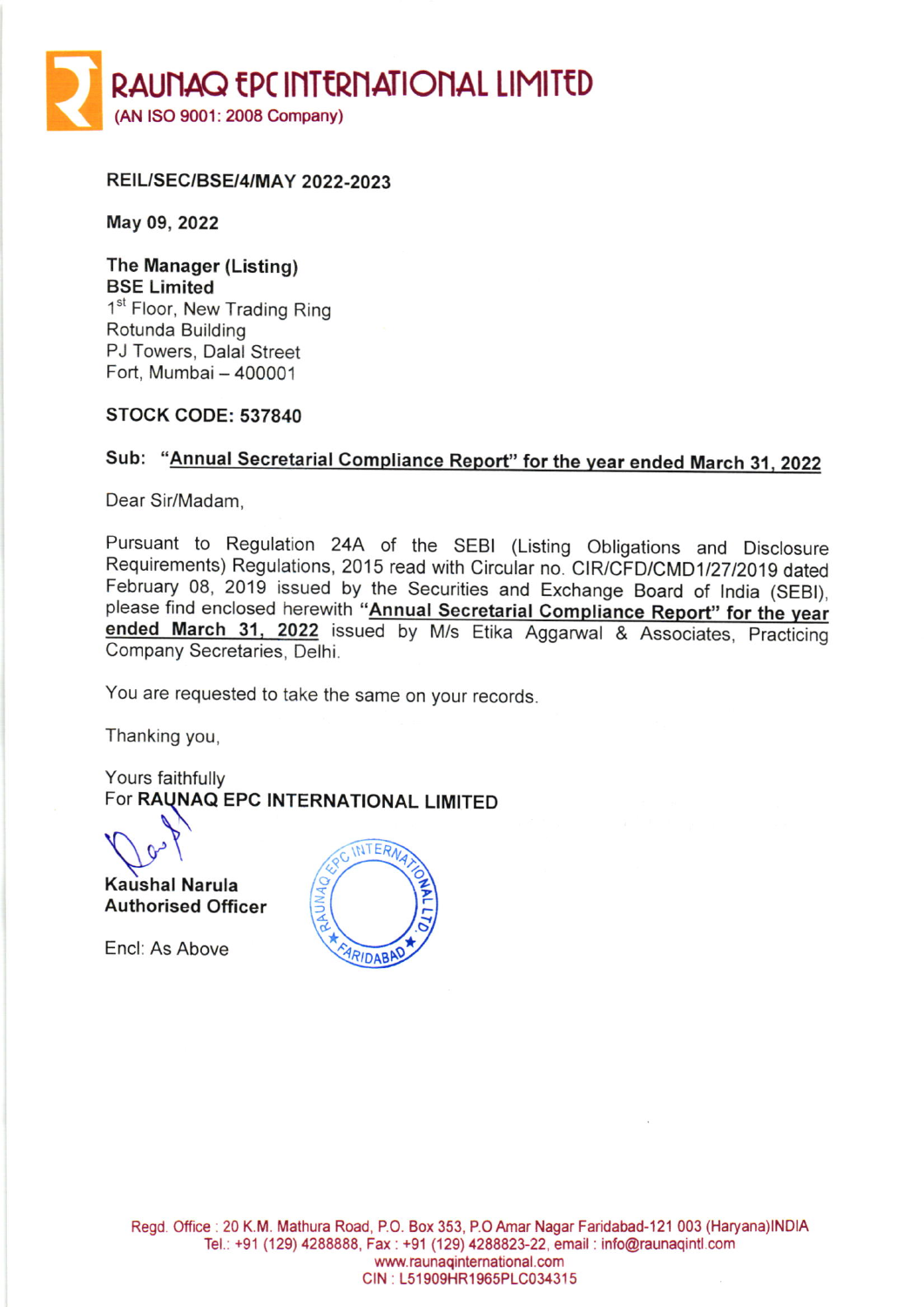

## **ETIKA AGGARWAL AND ASSOCIATES**

Company secretaries

## **SECRETARIAL COMPLIANCE REPORT OF** RAUNAQ EPC INTERNATIONAL LIMITED

(For the year ended 31<sup>st</sup> March, 2022)

To.

Raunaq EPC International Limited 20 K.M. Mathura Road P.O. Box 353, P.O. Amar Nagar Faridabad-121 003 (Haryana)

I, Etika Aggarwal, Proprietor of M/s Etika Aggarwal and Associates, Practising Company Secretaries have examined:

- a) all the documents and records made available to us and explanation provided by Raunaq EPC International Limited ("the Company"),
- b) the filings/submissions made by the Company to the stock exchanges,
- c) website of the Company,
- d) other document/filing, as may be relevant, which has been relied upon to make this certificate,

for the year ended 31<sup>st</sup> March, 2022 ("Review Period") in respect of compliance with the provisions of:

- a) the Securities and Exchange Board of India Act, 1992 ("SEBI Act") and the Regulations, circulars, guidelines issued thereunder; and
- b) the Securities Contracts (Regulation) Act, 1956 ("SCRA"), rules made thereunder and the Regulations, circulars, guidelines issued thereunder by the Securities and Exchange Board of India ("SEBI");

The specific Regulations, whose provisions and the circulars/guidelines issued thereunder, have been examined. include:-

- a) Securities and Exchange Board of India (Listing Obligations and Disclosure Requirements) Regulations, 2015;
- b) Securities and Exchange Board of India (Issue of Capital and Disclosure Requirements) Regulations, 2018; - Not applicable during the year under review.
- c) Securities and Exchange Board of India (Substantial Acquisition of Shares and Takeovers) Regulations, 2011:
- d) Securities and Exchange Board of India (Buyback of Securities) Regulations, 2018; Not applicable during the year under review.
- e) Securities and Exchange Board of India (Share Based Employee Benefits) Regulations, 2014; Not applicable during the year under review.
- $f$ Securities and Exchange Board of India (Issue and Listing of Debt Securities) Regulations, 2008; - Not applicable during the year under review.
- Securities and Exchange Board of India (Issue and Listing of Non-Convertible and Redeemable  $\mathfrak{g}$ ) Preference Shares) Regulations, 2013; - Not applicable during the year under review.
- h) Securities and Exchange Board of India (Prohibition of Insider Trading) Regulations, 2015;
- Securities and Exchange Board of India (Depositories and Participants) Regulations, 2018;  $i)$
- j) Other Regulations as applicable and circulars/guidelines issued thereunder

And based on the above examination, I hereby report that, during the Review Period:

Registered office: E-38, Second floor, Guru nanak road, Adarsh Nagar, Delhi-110033

Email:fcsetikaaggarwal@gmail.com, Mobile no.: +91-8368685731